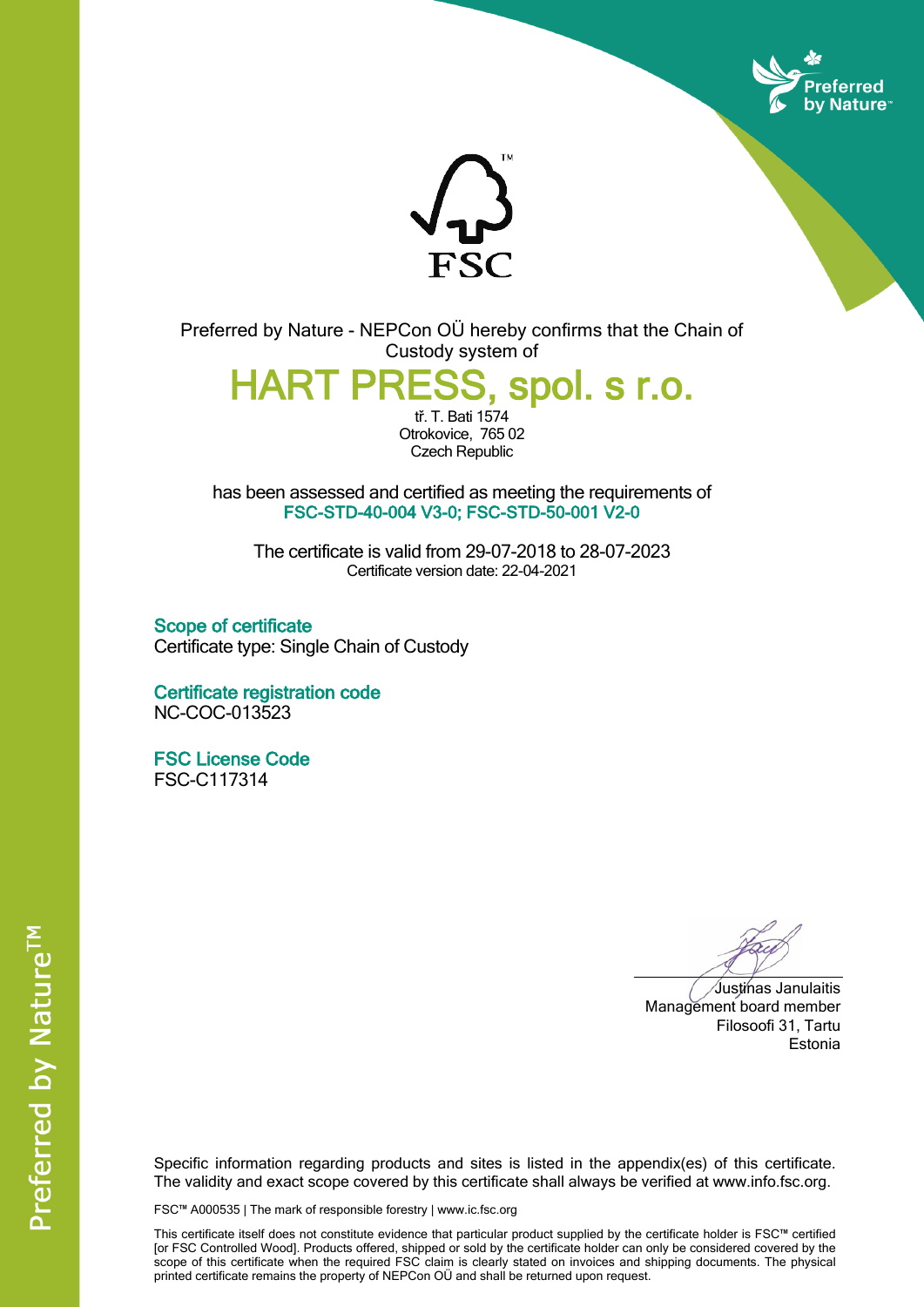

## **Annex A: Scope of HART PRESS, spol. s r.o. FSC™ Chain of Custody Certificate NC-COC-013523**

| <b>Product Type</b> | Trade Name | <b>Output FSC Claims</b>                                                      |  |
|---------------------|------------|-------------------------------------------------------------------------------|--|
| P <sub>10</sub>     | Etiketv    | FSC 100%; FSC Mix x%; FSC Mix Credit;<br>FSC Recycled Credit; FSC Recycled x% |  |
| P8.4                | Letákv     | FSC 100%; FSC Mix x%; FSC Mix Credit;<br>FSC Recycled Credit; FSC Recycled x% |  |

This certificate itself does not constitute evidence that particular product supplied by the certificate holder is FSC™ certified [or FSC Controlled Wood]. Products offered, shipped or sold by the certificate holder can only be considered covered by the scope of this certificate when the required FSC claim is clearly stated on invoices and shipping documents. The physical printed certificate remains the property of NEPCon OÜ and shall be returned upon request.